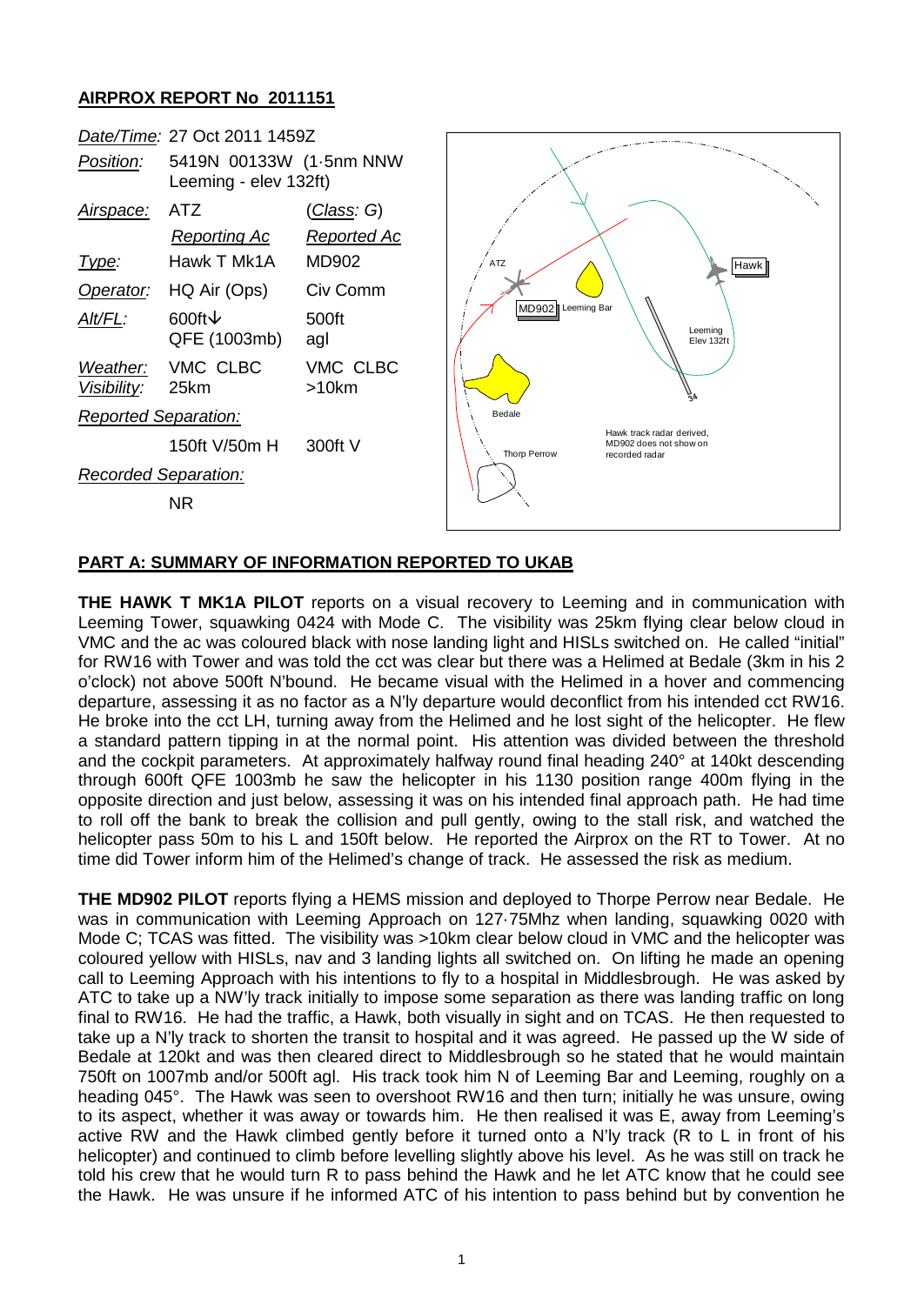did so. At this point the Hawk, which was slightly ahead of him, dropped his landing gear and turned SW'ly towards his ac while slightly above; a TCAS TA was generated. He elected to maintain course and descend below the oncoming Hawk which passed about 300ft above where upon he turned his helicopter back on track towards Middlesbrough, approximately 045°. He made another call to ATC apologising for the nearness and tried to explain his reasoning but he initially received no reply. His next call was to clear en-route to Middlesbrough through Durham Tees Valley airspace. He assessed the risk as none. Later on their return to base while passing through Leeming airspace he was asked by ATC to telephone after landing. He did so and spoke to SATCO who was very good about the whole thing and he gave his name and address for any follow up action. At no point did he think Leeming did not give a good service. With hindsight he thought that he should have been on their Tower frequency rather than Approach, which would have helped the situation. He did not realise, until the Hawk turned towards him, that it was making a second approach visually. Leeming ATC's initial non-reply afterwards was probably owing to an Airprox report by the other pilot, which he understood immediately and waited. ATC have been before, during and since, always very helpful.

**THE LEEMING TOWER CONTROLLER** reports the Hawk was the only ac on frequency and was conducting a radar-to-visual approach and in the process of joining the visual cct. The Met conditions were blue although visibility was degraded by mist. Zone passed TI on a rotary Helimed departing Bedale not above 500ft routeing N'bound and stated that the helicopter pilot was aware of the Hawk. TI on the rotary was passed to the Hawk pilot although it initially appeared that the Helimed would not be a factor as the Hawk was fully established in the visual cct. At this stage he was not visual with the Helimed. The Hawk flight was cleared for a touch and go and then its pilot reported an Airprox with a rotary ac whilst on final approach. At this point he saw the Helimed crossing W to E through the extended C/L at low level but relatively close to the Hawk. The Hawk pilot reported that the rotary had crossed beneath his track. Zone was informed of the Airprox and Zone reported that the Helimed pilot had apologised but had been visual with the Hawk throughout. From the initial TI it was expected that the Helimed would maintain a N'ly track and was not intending to cross the approach lane.

UKAB Note (1): Leeming METAR shows EGXE 271450Z 25003KT 9999 –RA FEW009 OVC050 11/10 Q1007 BLU TEMPO SCT009 GRN=

**THE LEEMING ZONE CONTROLLER** reports that at 1456 the Helimed MD902 pilot called him to advise that he was lifting from Thorpe Perrow, near Bedale (2nm W of Leeming), en-route to James Cook Hospital, Middlesbrough. The flight was placed under a BS and was requested to maintain a NW'ly track not above 500ft on the RPS 1003mb, he thought, as the Hawk was conducting a radar to visual approach at Leeming and was O/H Catterick (5nm N of Leeming). TI on the Helimed was passed to the ADC. The Helimed pilot reported that he had the inbound Hawk on TCAS and he was requested to route behind it. The Helimed was then pre-noted to Durham Tees Valley. The Helimed pilot then reported visual with the Hawk at which point he was given permission to resume own navigation not above 500ft. Shortly afterwards the Helimed pilot confirmed that he was still visual with the Hawk, which was now on a N'ly track, and that he would pass behind it. A short time later, the Helimed pilot reported he was descending with the Hawk in sight and almost immediately ADC reported that the Hawk had called an Airprox against rotary traffic that had passed beneath him on final. The Helimed pilot apologised and stated he had turned onto a S'ly track to go behind the Hawk but it had turned into the cct to land.

**BM SAFETY MANAGEMENT** reports that this Airprox occurred within the ATZ at RAF Leeming between a Hawk on final to RW16 and a MD902 HEMS flight, transiting NE to James Cook University Hospital (JCUH) Middlesbrough, in receipt of a BS from Leeming Zone.

The radar replay does not display the MD902 during the incident sequence and the Hawk's radar return is lost during the final turn, prior to the Airprox.

The ADC was a relatively inexperienced first tourist controller; the Zone controller was highly experienced at Leeming. Both controllers described their workload and task complexity at the time of the occurrence as low and both have been described as highly capable by SATCO Leeming. Due to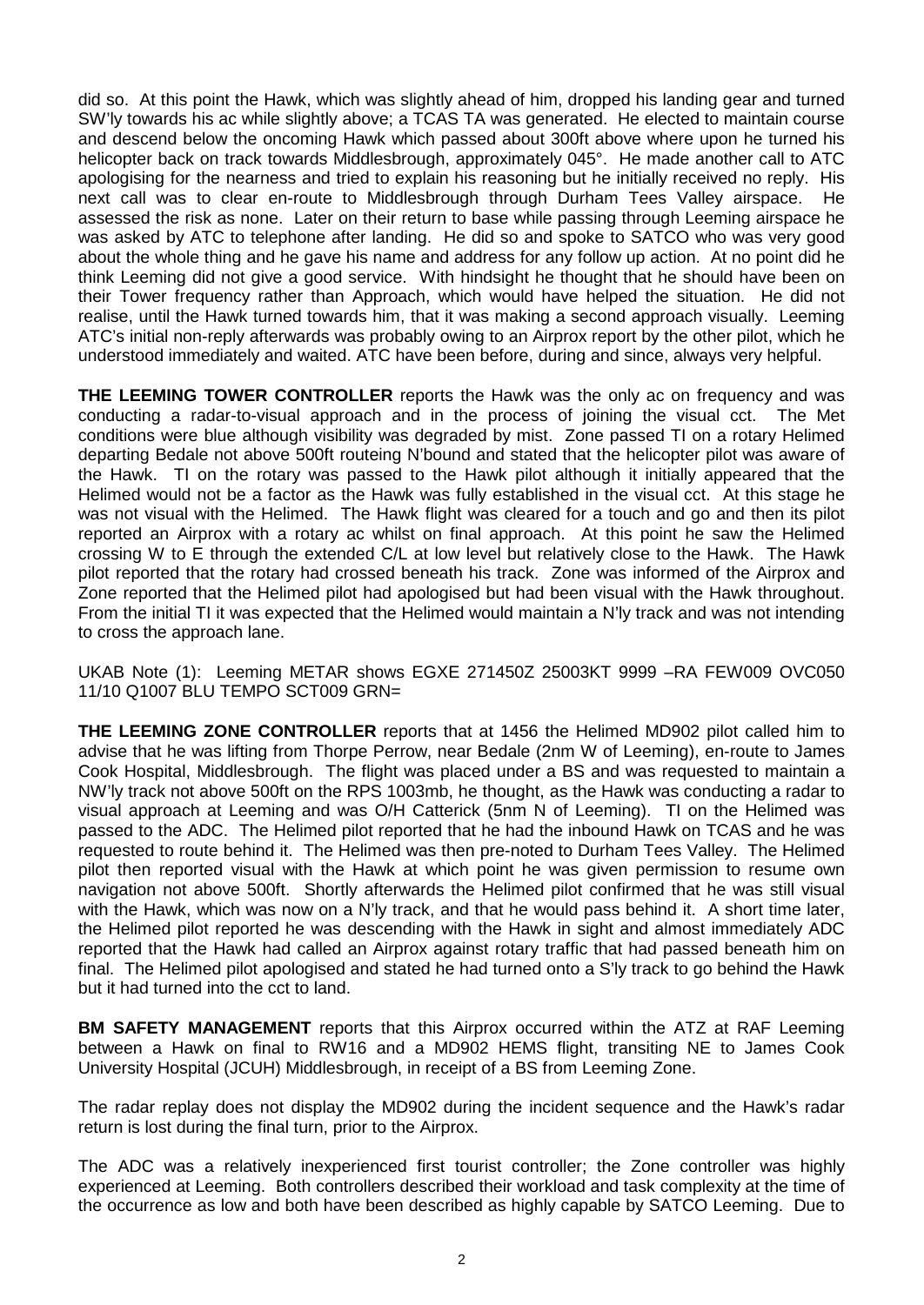the low traffic levels and iaw local orders, no Supervisor was in place at the time of the occurrence, with the ATCO IC controlling on APP who has also described their workload as low.

At 1456:22 the Hawk pilot called Leeming TWR to join through initials and was cleared to join and the airfield details passed; the cct was clear. Almost simultaneously, the MD902 flight called Zone, *"(MD902 c/s) just lifting from Thorp Perrow, request MATZ penetration, er, for James Cook please, VFR, five hundred feet A-G-L, if that's alright?"* In reply, Zone asked, *"…could you maintain a northwesterly heading as you lift, I've just got traffic inbound* [the joining Hawk]*, overhead Catterick this time."* The MD902 pilot replied, *"copied, er, if you are happy, north-west side of Bedale this time?"* Zone stated, *"…roger, Basic Service, er, not above five hundred feet, I'll keep you advised on that traffic."* The MD902 pilot replied, *"…copied, er, if you are happy, I'll just maintain a northerly track for the moment?"* Zone replied, "*yeah that's fine*", which was acknowledged by the MD902 pilot.

Bedale is 2·2nm W of Leeming; Thorp Perrow is 3·6nm SW Leeming and 1·8nm SSW of Bedale. James Cook University Hospital is in south-central Middlesbrough, approximately 21nm NE of Leeming.

Immediately after the series of transmissions between the MD902 and Zone, Zone called TWR on landline at 1457:06 to advise them, *"Zone MD902 c/s lifting, HELIMED lifting from Bedale, not above five hundred feet, knows about the traffic inbound, he is routeing north*." At the tail of this statement at 1457:13, the Hawk pilot called initials and TWR instructed Zone to, *"standby"* while they responded to the Hawk. As this occurred, the MD902 pilot advised Zone that they could see the Hawk on TCAS. TWR then responded to Zone stating, *"okay, no worries, I'll call it if needs be, cheers Tower"* ending the landline call.

Immediately after finishing the landline call at 1457:20, Zone responded to the MD902 pilot's transmission about seeing the Hawk on TCAS stating, *"(MD902 c/s) once you're happy, continue behind that traffic* [the Hawk]" which was acknowledged by the MD902 pilot. The MD902 pilot reported that in addition to acquiring the Hawk on TCAS, they were visual with the Hawk from a range of 5-6nm; however, they believed, incorrectly, that the Hawk was 'landing traffic on long finals to RW16', rather than a join through initials. This supposition was not based on any information provided to the MD902 pilot by Zone.

At 1457:30, with the Hawk 2·6nm NW Leeming, TWR advised the Hawk pilot of the MD902 stating, *"(Hawk c/s) one Helimed lifting from Bedale, not above five hundred feet, routeing northbound";* this was acknowledged by the Hawk with c/s.

At 1457:52, the MD902 pilot advised Zone, *"(MD902 c/s) visual with traffic, passing behind, thanks."* Based upon Zone's recollection subsequent to completing their DASOR, they believe that at this point the MD902 was W of Leeming, tracking N'ly, which accords with the MD902 pilot's report that they were passing "up the west side of Bedale." Zone replied, *"(MD902 c/s) roger, own navigation, maintain not above five hundred*" which was acknowledged by the MD902 pilot. This communication occurred after the Hawk had flown through initials at 1457:13 and prior to reporting on the break at 1458:03. Based upon the MD902 pilot's report, they interpreted this instruction as clearance to fly direct to JCUH. Subsequent to completing their report, Zone has stated that they believed that, having been given own navigation, the MD902 would remain outside the ATZ and thus outside the lateral dimensions of the visual cct. Moreover, they suggested that their mental picture was based upon the N'ly track that the MD902 had been following and that the ac would route to Catterick, approximately 5·7nm NW of Leeming, prior to turning NE'ly for JCUH. Zone also stated that it is routine practice to transfer ac routing low-level through the ATZ to TWR's freq, if TWR considers it necessary. The fact that it did not happen in this instance is further evidence to support Zone's mental picture of the MD902's planned route as remaining outside the ATZ.

At 1458:30, the MD902 pilot re-iterated, *"(MD902 c/s) still visual with the north bound traffic"* adding 10sec later *"I'll pass behind him*." Zone acknowledged both these transmissions. Based upon the MD902 pilot's statement, the Hawk was established downwind in the visual cct. At 1458:55 the Hawk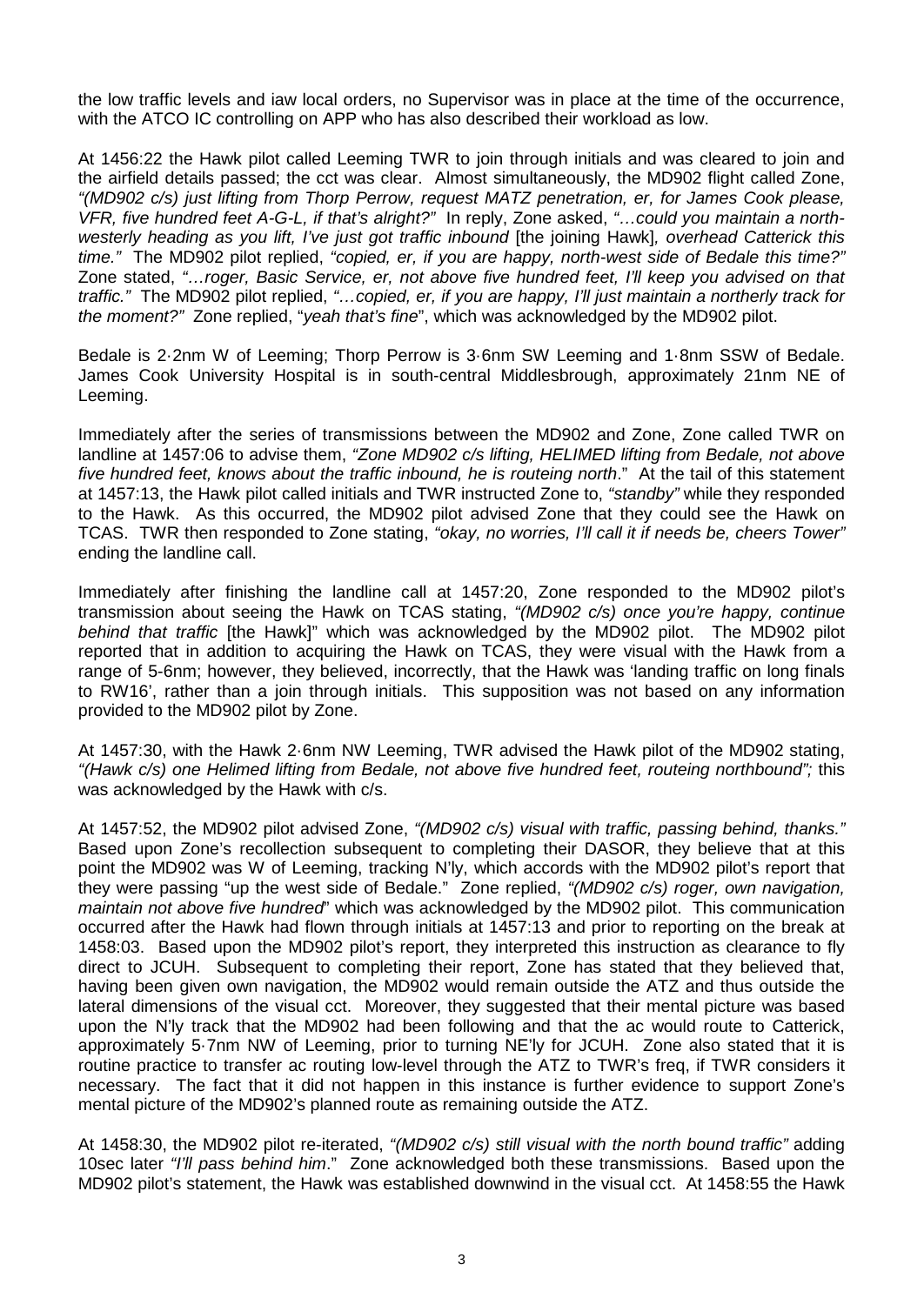called final and was cleared to touch and go. At 1458:58, the MD902 pilot added, *"(MD902 c/s) descending with him* [the Hawk] *visual*" which was again acknowledged by Zone.

The CPA occurred at approximately 1459:01 as the Hawk pilot asked TWR, *"(Hawk c/s) do you realise the helicopter [distorted word] right underneath me on finals?"* The Hawk pilot reports first sighting the MD902 with approximately 400m lateral separation, with separation at the CPA of 50m lateral and 150ft vertical. The MD902 pilot was visual with the Hawk throughout the incident sequence and assessed the minimum separation as 300-400ft vertical.

TWR reported that it was at this point that they 'established visual contact with (MD902 c/s) crossing W to E through the extended C/L at low level.' The Unit has reported that there are a significant number of buildings and trees to the N and NW of the airfield that precludes observation of low flying traffic and would have restricted TWR's view during this occurrence.

Subsequent to completing their DASOR, the ATCO IC has reported that although they were aware of the MD902, they were not actively monitoring Zone's freq and were thus unable to maintain oversight of the situation.

RAF ATM Orders 100.130.6 state that '…outside established supervisor hours, the SATCO is to roster an officer or WO as ATCO IC the Watch…The ATCO IC is to exercise the responsibilities, and carry out the duties, of a Watch Supervisor detailed in para 100.130.5.' RAF ATM Orders do not define established supervisor hours; however, the period that they encompass is typically deemed to be during Stn-based flying, with times defined within local orders. That said, local orders often stipulate a greater degree of flexibility than this, permitting the use of an ATCO IC during periods of reduced stn-based flying, as is the case at Leeming. At the time of the Airprox, the Hawk was the only Stn-based ac operating. 100.130.5a states that Terminal Supervisors, and by inference ATCO ICs, are to 'develop situational awareness to ensure that all watch-keeping staff maintain safe, orderly and expeditious ATC consistent with current regulations and instructions.' Moreover, 100.130.2 states that 'individuals rostered to supervise are not to assume controlling duties during the period of their watch.' However, this policy does not state whether 100.130.2 is applicable to ATCO ICs and, routinely, this decision is left to be made at a local level, generally on a day-to-day basis.

Whilst the MD902 pilot's decision to route behind the Hawk suggests either that he had not assimilated the fact that the Hawk had joined the cct, or that he assumed that the Hawk would be deconflicted from them by ATC, BM SM contends that the cause of the Airprox was grounded in ATM human error.

Based upon the information provided to TWR by Zone at 1457:06, that the MD902 would be routing N from Bedale, TWR had no reason to suspect that the MD902 would conflict with the visual cct; as illustrated at Figure 1.



Fig: 1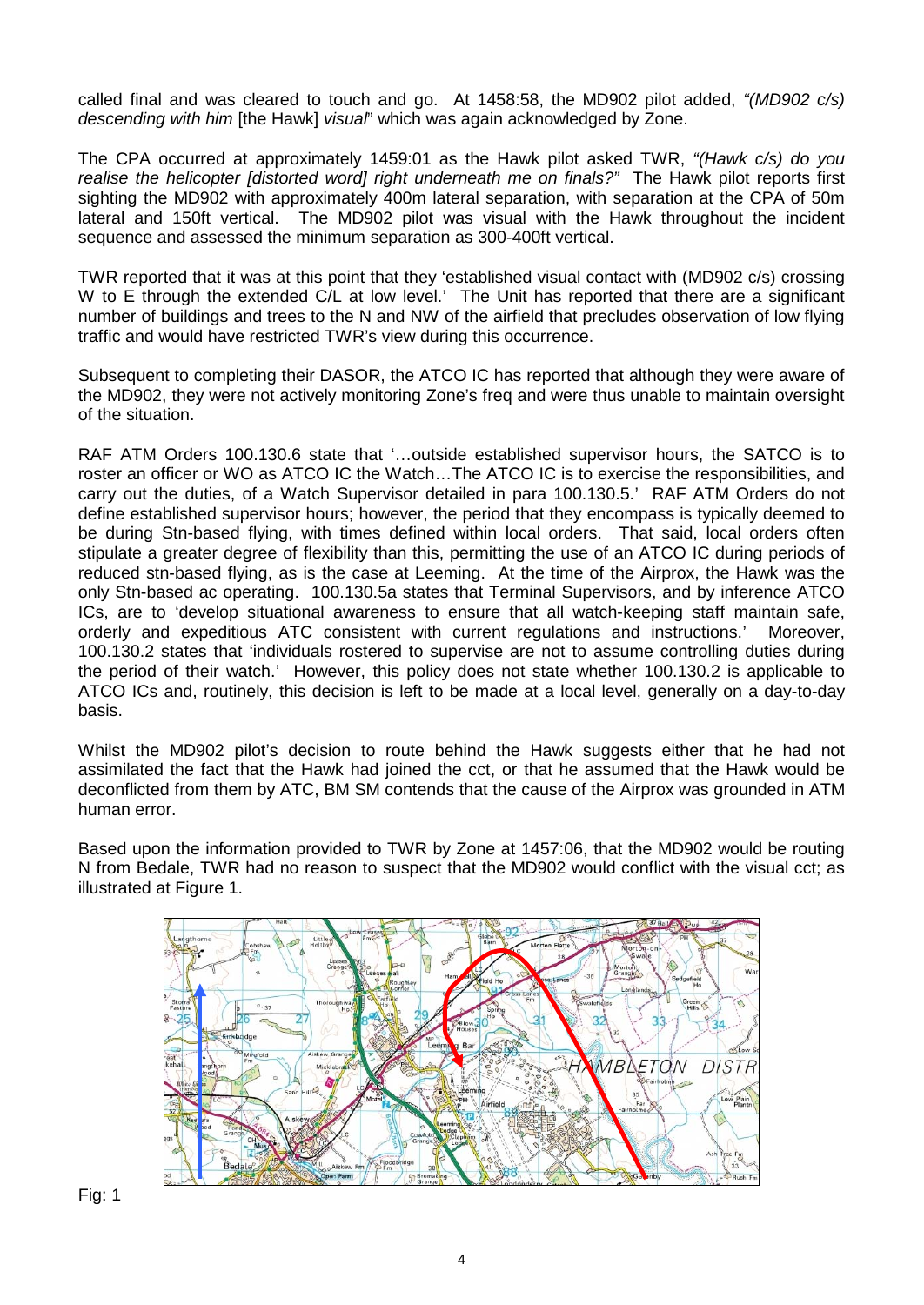Moreover, the obstructions to the N and NW of the airfield would have precluded TWR from visually acquiring the MD902 until a late stage. Finally, whilst given their low workload it is reasonable to suggest that TWR could have scanned their Hi-Brite VRD, it is just as reasonable to argue that with nothing to prompt TWR to do this, their visual focus would have remained on the Hawk.

From Zone's perspective, understandably, they wished to afford priority to the MD902; however, their mental picture of the MD902's intentions was based upon an assumed routing to the N of Leeming, outside the ATZ. Consequently, they were unable to perceive the risk inherent in authorising the MD902 flight to adopt its own navigation. Moreover, it is clear from the subsequent transmissions from the MD902 pilot and Zone's responses between 1458:30 and 1458:58, that Zone had not used this information to update their mental picture and thus their situational awareness, to perceive the developing confliction.

The remaining ATM related safety barrier in this occurrence would routinely be expected to have been provided by a Supervisor. However, due to the low traffic levels and in accordance with local procedure, a Supervisor was not operating. Moreover, APP as the ATCO IC was not actively monitoring Zone.

Having developed an incorrect mental picture of the MD902's routing, Zone authorised the MD902 to adopt own navigation. The MD902's routeing then placed it into confliction with the Hawk.

Recommendation:

BM SM requests RAF ATM Force Cmd to:

a. Review RAF ATM Force Orders 100.130 to determine whether paras 100.130.2 and 100.130.3 are applicable to ATCO ICs.

b. Direct RAF ATM Terminal units to review local orders permitting the use of an ATCO IC, in lieu of a dedicated Sup, in a rostered control position, during core opening hours.

**HQ AIR (OPS)** comments that the Helimed MD902 pilot clearly did not realise that the Hawk was joining the Leeming visual cct- he stated that he thought the Hawk was on long finals for a straight in to RW16, probably because he saw the Hawk's landing light. However, the Hawk's landing light is not on the undercarriage- it is on the nose and SOP is to have it on whether the gear is up or down (for conspicuity). Further weight is that he stated that the Hawk seemed to overshoot RW16 and turn back to the N (actually a join through the deadside and a break-turn downwind). It seems that the MD902 was a CAT A status CASEVAC flight and Leeming ATC should have afforded the HELIMED the appropriate priority by asking the Hawk to remain at cct height and allow the helicopter to transit the ATZ underneath him. Not communicating the Helimed's status meant that the Hawk pilot was unaware of the helicopter's priority, routing or intentions. As a result its proximity caused alarm to the Hawk pilot causing him to alter his flight path to increase separation at a time where he had limited manoeuvrability.

## **PART B: SUMMARY OF THE BOARD'S DISCUSSIONS**

Information available included reports from the pilots of both ac, transcripts of the relevant RT frequencies, radar video recordings, reports from the air traffic controllers involved and reports from the appropriate ATC and operating authorities.

It was clear that there were a number of assumptions made which had led to actions being taken on the basis of insufficient information. The MD902 pilot had called Zone lifting from Thorpe Perrow and requested MATZ penetration towards a hospital in Middlesbrough at 500ft agl. Zone asked if he could route NW'ly owing the inbound Hawk over Catterick and, after updating his position to the NW of Bedale, the MD902 pilot asked if a N'ly track was alright and that was approved. Zone had coordinated the MD902 N'bound with TWR who agreed to pass TI if he needed to. Meanwhile the